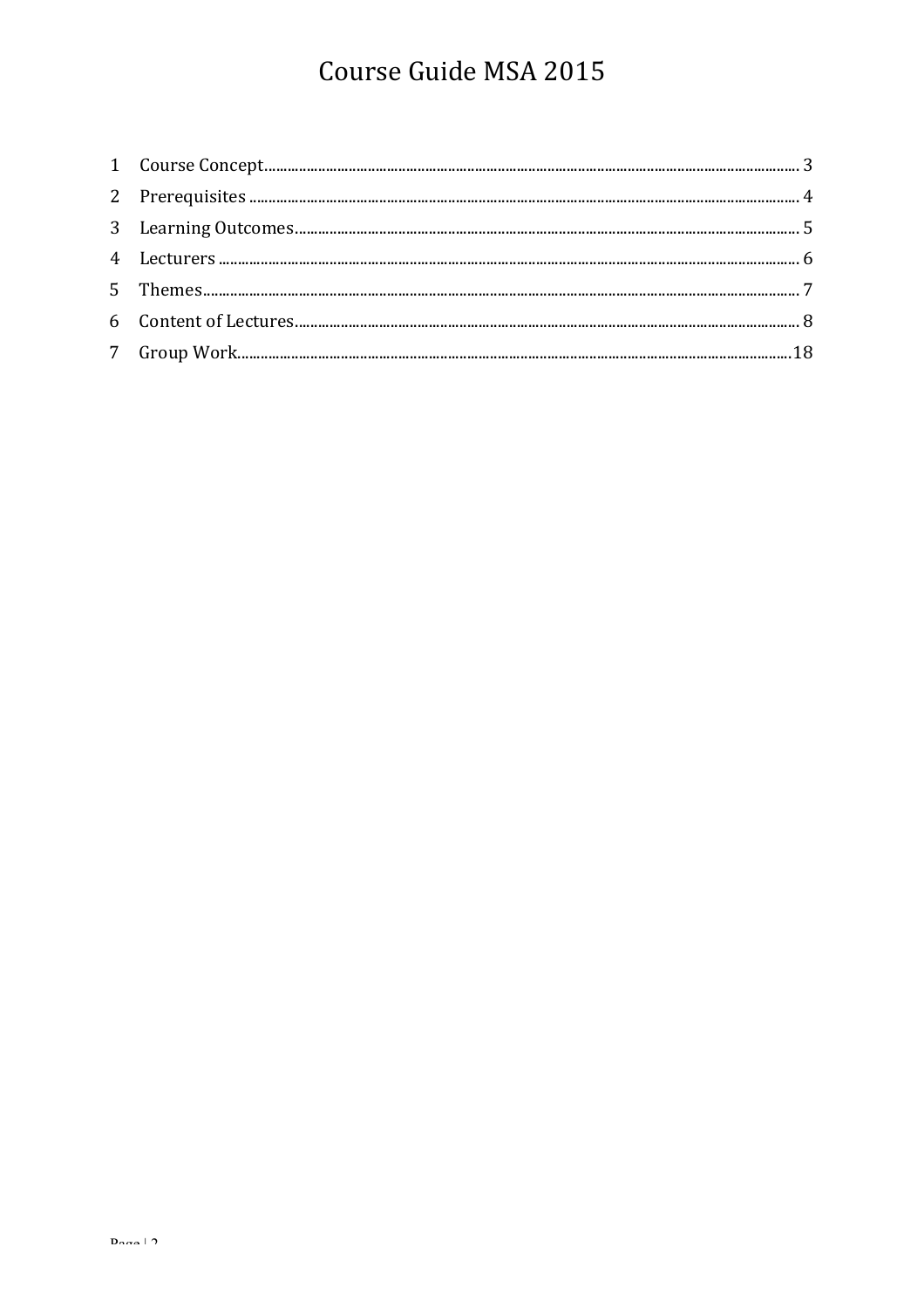

### **1 Course Concept**

As the 21st century begins, humankind faces a challenge to find a wiser way to utilize Earth's resources to maintain economic growth, in developing countries as well as in the industrialized world, while avoiding overexploitation of ecosystem services and

other natural resources. The global economy is still rooted in non-renewable resource exploitation. A transition to renewable energy and sustainable resource use will occur only in response to appropriate incentives and institutional changes facilitated by policy-makers. This is a daunting task for many reasons, including complex feedbacks between the institutional and economic system that may lead to path-dependencies that hinder or prevent such transitions.

Moreover, growing globalization and an accelerating level of industrial development are contributing to a shifting of the Earth systems from a quasi-equilibrium state that has traditionally supported human society. Environmental regime shifts may give rise to institutional tipping points, which may also trigger sudden transitions in socio-economic systems; these create a strong need for policy instruments that can take into account the feedbacks between elements of the whole. The need to maintain economic growth without unacceptable damage to Earth's capacity to support human society is embodied in the concepts of "sustainable development" and "green growth". This summer school is designed to examine and develop some of the analytical tools that can assist in decision support for policy makers trying to manoeuvre in this complex space.

The scientific community plays a key role in analyzing options for policies aimed at facilitating an efficient and fair use of natural resources, while ensuring that Earth systems retain their functionality. Recent developments in policy science reflect the understanding that research useful for decision support can no longer work with linearized approximations, ignoring nonlinearities, potential structural changes and regime shifts. A new generation of science supporting policy that responds to these complex global changes should address explicitly the issue of multiplicity of decision-makers and decision-making levels and their interactions. Moreover, the heterogeneity of agents involved in making and implementing decisions is playing an increasingly decisive role, highlighting the need to design fair and efficient institutions to support global policies on sustainable development.

MSA 2015 aims to attract a new generation of scientists from around the world to learn and discuss the challenges of natural resources management and economic growth, along with methodologies that are available to attack those challenges  $(e.g.,$  optimal control theory, analysis of dynamic systems, and game theory with special focus on dynamic games and mechanism design).

The School will consider the Arctic as a special case, where the warming environment catalyzes changes in ecosystems and in opportunities for economic development, and where the small traditional population of the area will have to partner with national and international authorities to handle unprecedented challenges to traditional cultures, as well as opportunities for increased prosperity.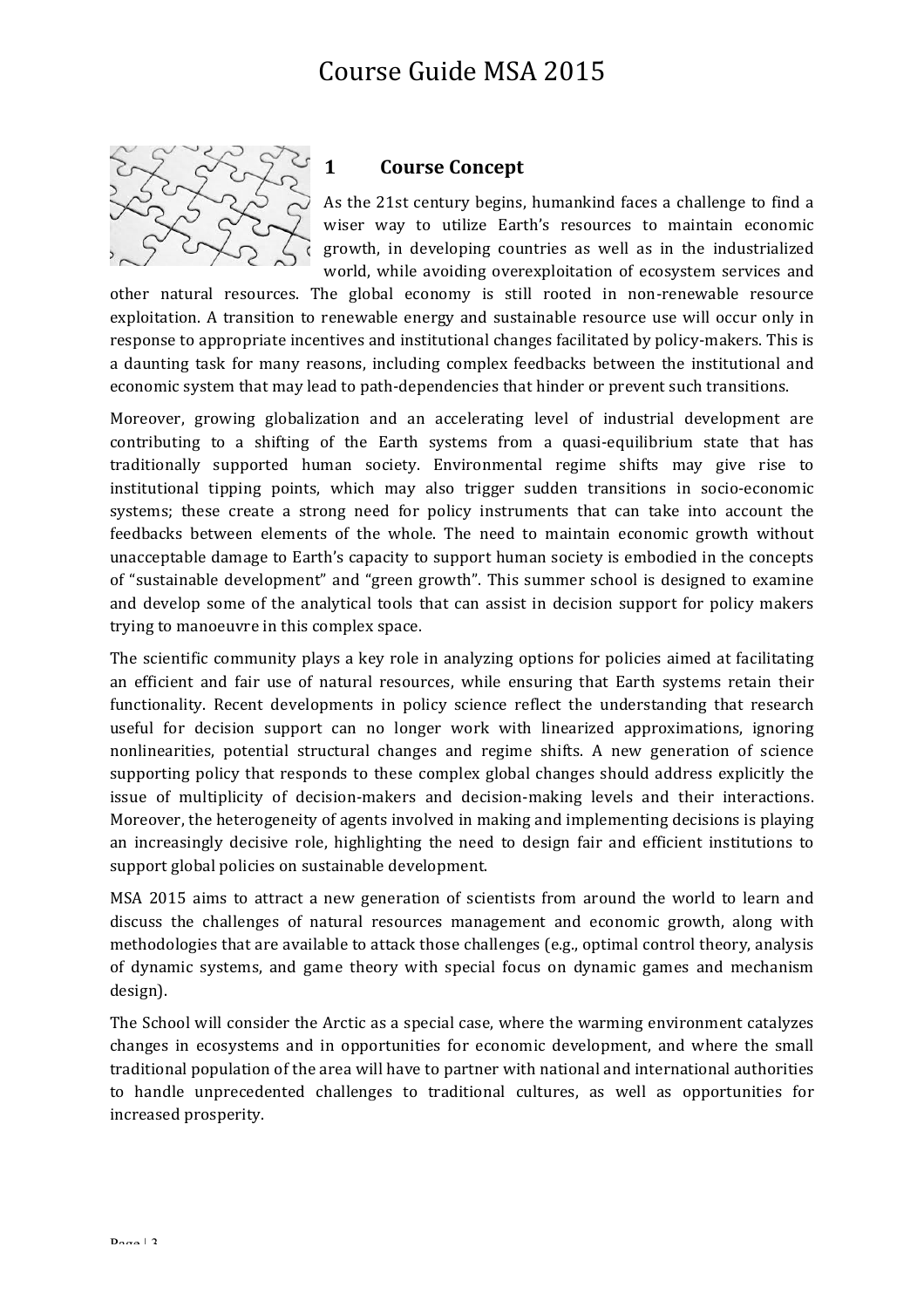

### **2 Prerequisites**

The course will have a strong emphasis on theoretical modeling, so prior knowledge in mathematics, especially solid knowledge of mathematical analysis and differential equations, is assumed; basic knowledge of convex analysis, optimization theory, control theory and game theory is desired. Below is the list of the suggested reading for preparation.

#### Literature to be studied prior to the Summer School

To find out whether your prior knowledge is sufficient, it is recommended to read

• Hanley, N., Shogren J., and White, B. (1997): Environmental Economics in Theory and Practice, London: MacMillan Press [Chapter 9]

If you have difficulties understanding the text, we recommend consulting the following material:

- Weber, T. A. (2011): Optimal Control Theory with Applications in Economics, MIT Press, 2011
- Myerson, R. B. (2013): Game Theory, Harvard University Press (As an introduction to game theory)
- Fudenberg, D. and Tirole, J. (1991): Game Theory, MIT Press (As a more technical introduction on game theory)
- Perman, R. *et al.* (2011): Natural Resource and Environmental Economics, Pearson Education (Introduction on environmental natural resource economics)

#### **Additional literature**

For students who are not specialized in the field of theoretical modeling of resource economics and who have general interest to understand its methods and models, it may be enough to follow the MSA2015 lectures *in general* without necessarily digging into all technical details. If, however, you are interested to follow the lectures *in all details*, in addition to the list above, it is advised to be familiar with concepts and methods presented in the following materials.

- Aseey, S. M. (2009): Infinite-Horizon Optimal Control with Applications in Growth Theory, Moscow, MSU CMC Publ. Dep., MAKS Press
- Barrett, S. (2005): The Theory of International Environmental Agreements [Chapter 28], In: Göran Mäler, K. and Vincent, J. R. (Eds.), Handbook of Environmental Economics, Elsevier, Volume 3, pp. 1457-1516
- Dockner, E.J, Jørgensen, S., Van Long, N., and G. Sorger, G. (2000): Differential Games in Economics and Management Science, Cambridge, Cambridge University Press
- Hanley, N., Shogren, J., and White, B. (1997): Environmental Economics in Theory and Practice, London, MacMillan Press
- Lambertini, L. (2013), Oligopoly, the Environment and Natural Resources, London, Routledge
- Mas-Colell, A., Whinston, M., and Green, J. (1995): Microeconomic Theory, University Press, Oxford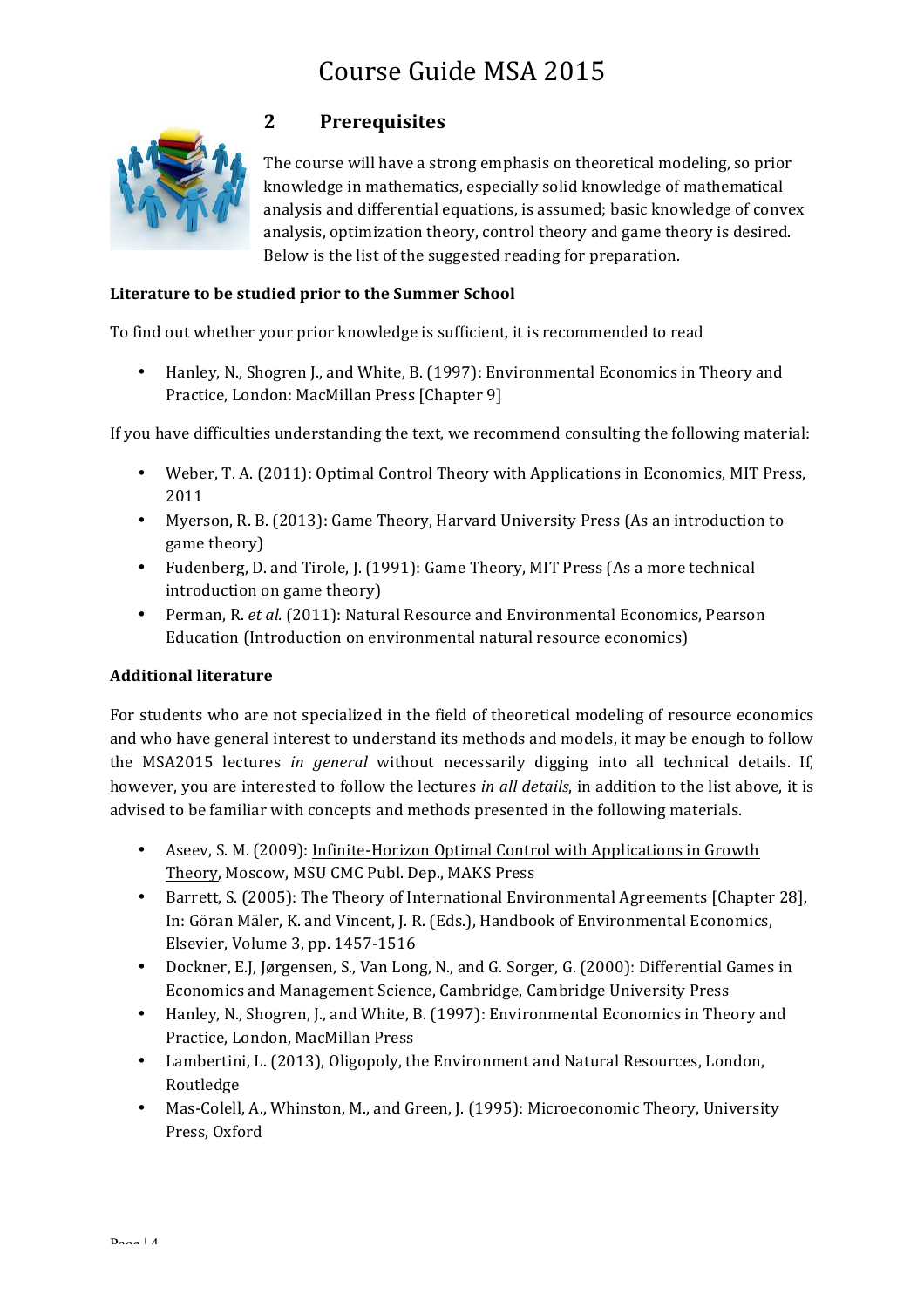### **3 Learning Outcomes**

After successful completion of this course participants are expected to be able to



• Understand the theoretical foundations of dynamical systems theory, optimal control theory and game theory

• Apply the optimal control theory to model the issues related to the management of nonrenewable and renewable natural resources (such as fish, ecosystems), taking into account concerns of equity and sustainability

- Use game theory to formulate strategic interactions of resource users
- Compare contemporary models of economic growth and how they are account for environmental constraints
- Analyze how environmental policies affect natural resource use
- Formulate how emerging complexities in the human- earth system can be modelled as dynamical systems
- Describe how institutional dynamics and resource dynamics mutually influence each other in a social-ecological system
- Translate real-world problems into mathematical models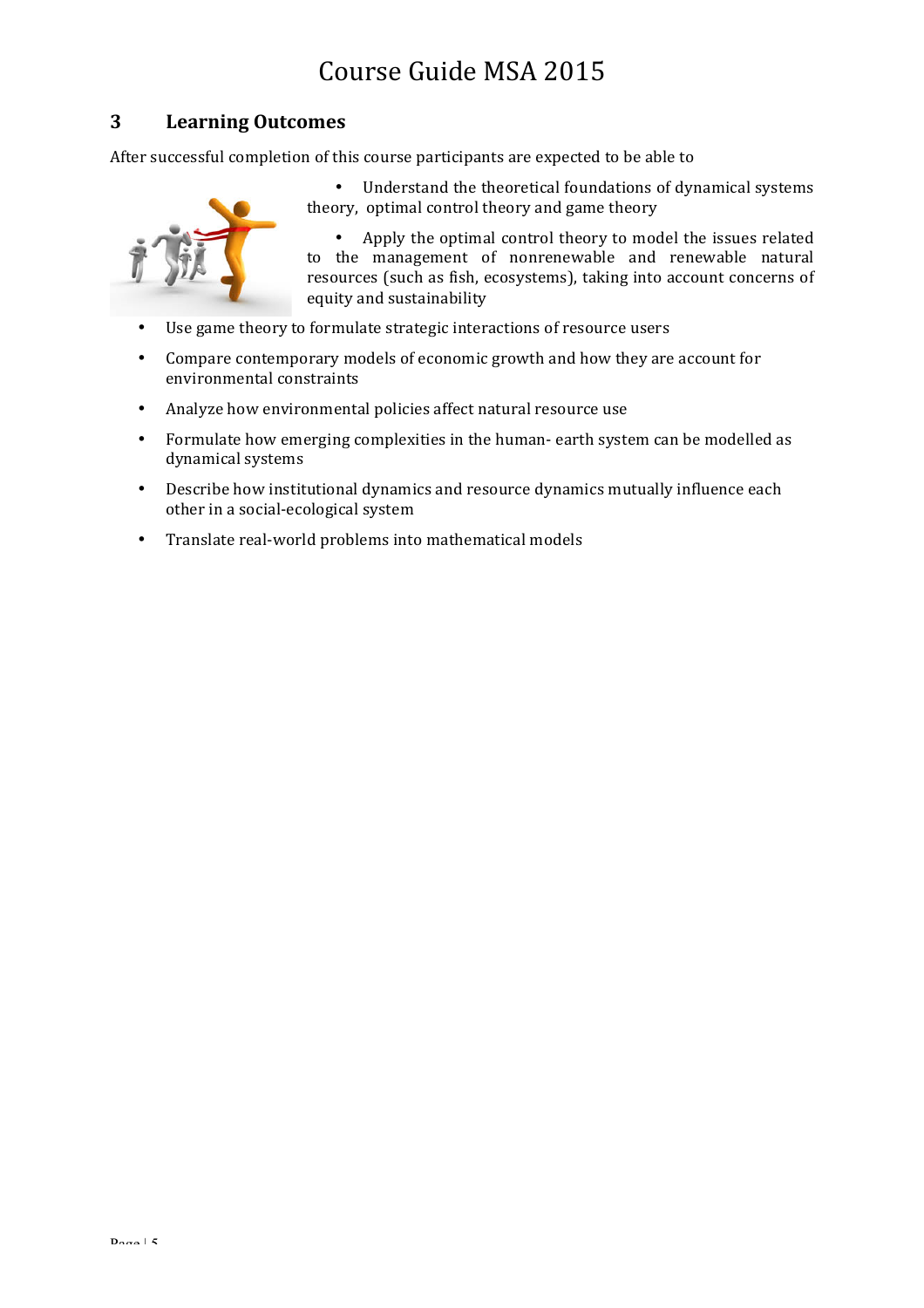### **4 Lecturers**

| <b>Sergey Aseev</b>          | Leading Research Scholar,<br>Steklov Mathematical Institute of the Russian Academy of Sciences, Russia<br>Research Scholar,<br>International Institute for Applied Systems Analysis, Austria                |  |  |
|------------------------------|-------------------------------------------------------------------------------------------------------------------------------------------------------------------------------------------------------------|--|--|
| <b>Stefan Behringer</b>      | Member of the Chair for Managerial Economics,<br>Universität Duisburg-Essen, Germany                                                                                                                        |  |  |
| Michael Ghil                 | Distinguished Research Professor of Atmospheric and Oceanic Sciences,<br>University of California, Los Angeles (UCLA), USA<br><b>Emeritus Professor of Geosciences,</b><br>Ecole Normale Supérieure, France |  |  |
| Itziar Lazkano               | Assistant Professor,<br>University of Wisconsin-Milwaukee, USA                                                                                                                                              |  |  |
| Andrea Mantovani             | Associate Professor,<br>Department of Economics, University of Bologna, Ital                                                                                                                                |  |  |
| Linda Nøstbakken             | Associate Professor,<br>Department of Economics, Norwegian School of Economics (NHH), Bergen,<br>Norway                                                                                                     |  |  |
| <b>Alessandro Tavoni</b>     | Assistant Professorial Research Fellow,<br>Grantham Institute on Climate Change and the Environment, London School of<br>Economics, United Kingdom                                                          |  |  |
| <b>Andries Richter</b>       | Assistant Professor,<br>Wageningen University, the Netherlands<br>Researcher, Centre for Ecological and Evolutionary Synthesis, University of Oslo,<br>Norway                                               |  |  |
| <b>Thomas Weber</b>          | Associate Professor,<br>École Polytechnique Fédérale de Lausanne, Switzerland                                                                                                                               |  |  |
| <b>Anastasios Xepapadeas</b> | Professor of Economic Theory and Policy,<br>Athens University of Economics and Business, Greece                                                                                                             |  |  |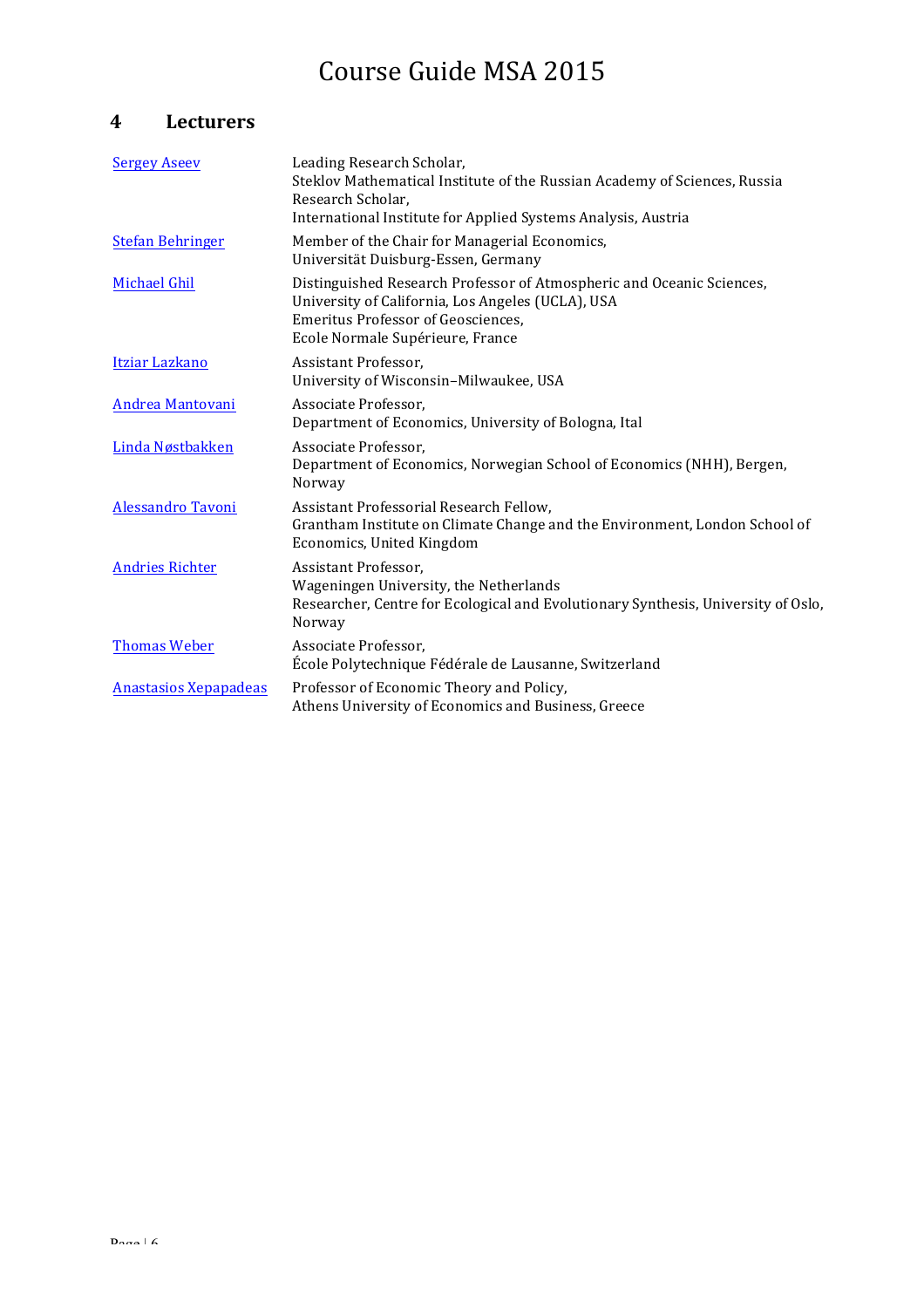### **5 Themes**

Particular themes on which the school will focus include:

a) Endogenous growth theory and new drivers of economic growth: moving towards inclusiveness and sustainability

b) Mutual feedbacks and different time scales of changes in institutional, economic, climatic, and ecological systems

c) Nonlinearities, structural changes, regime shifts and tipping points in human-earth systems' functioning: understanding, predicting and steering

- d) Incentivizing sustainable behavior: institution design
- e) Cooperation, fairness, and resource sharing
- f) The Arctic as a focal case of a non-linear social-ecological system undergoing rapid change

| Lecture<br>set | Lecturer   | <b>Methods used</b>                                        | <b>Applications</b>                                                                            | <b>Relevance to</b><br>school's<br>themes |
|----------------|------------|------------------------------------------------------------|------------------------------------------------------------------------------------------------|-------------------------------------------|
| $\vert$ 1      | Aseev      | Optimal control                                            | Resource management, optimal<br>growth models                                                  | <sup>a</sup>                              |
| $ 2\rangle$    | Behringer  | Game theory, Mechanism<br>design                           | Public goods / Common pool<br>resources                                                        | d.e.f                                     |
|                |            |                                                            | Climate systems, coupled<br>climate-economy models                                             | c                                         |
| 3              | Ghil       | Bifurcation theory,<br>integrated models                   | Endogenous business cycle,<br>Arctic climate                                                   |                                           |
| 4              | Xepapadeas | Optimal control, game<br>theory                            | Complex social-environmental<br>systems                                                        | a,b,c,d,e                                 |
| 5              | Lazkano    | Neoclassical / endogenous<br>growth models                 | Economic growth model with<br>environmental and natural<br>resources constraints               | la.                                       |
| 6              | Nøstbakken | Optimal control                                            | Petroleum Economics                                                                            | a,e                                       |
| 7              | Tavoni     | economics                                                  | Game theory, experimental Social-ecological systems, public d,e<br>goods                       |                                           |
| 8              | Richter    | General equilibrium<br>models, Evolutionary game<br>theory | Trade and in natural resource<br>use, Evolution of institutions<br>governing natural resources | b,c,e                                     |
| 9              | Weber      | Optimal control theory,<br>stochastic programming          | Information acquisition, fairness                                                              | a,e                                       |
| 10             | Mantovani  | Game theory, micro models consumers, trade                 | Environmental policy -<br>international agreements,                                            | a,d,e,f                                   |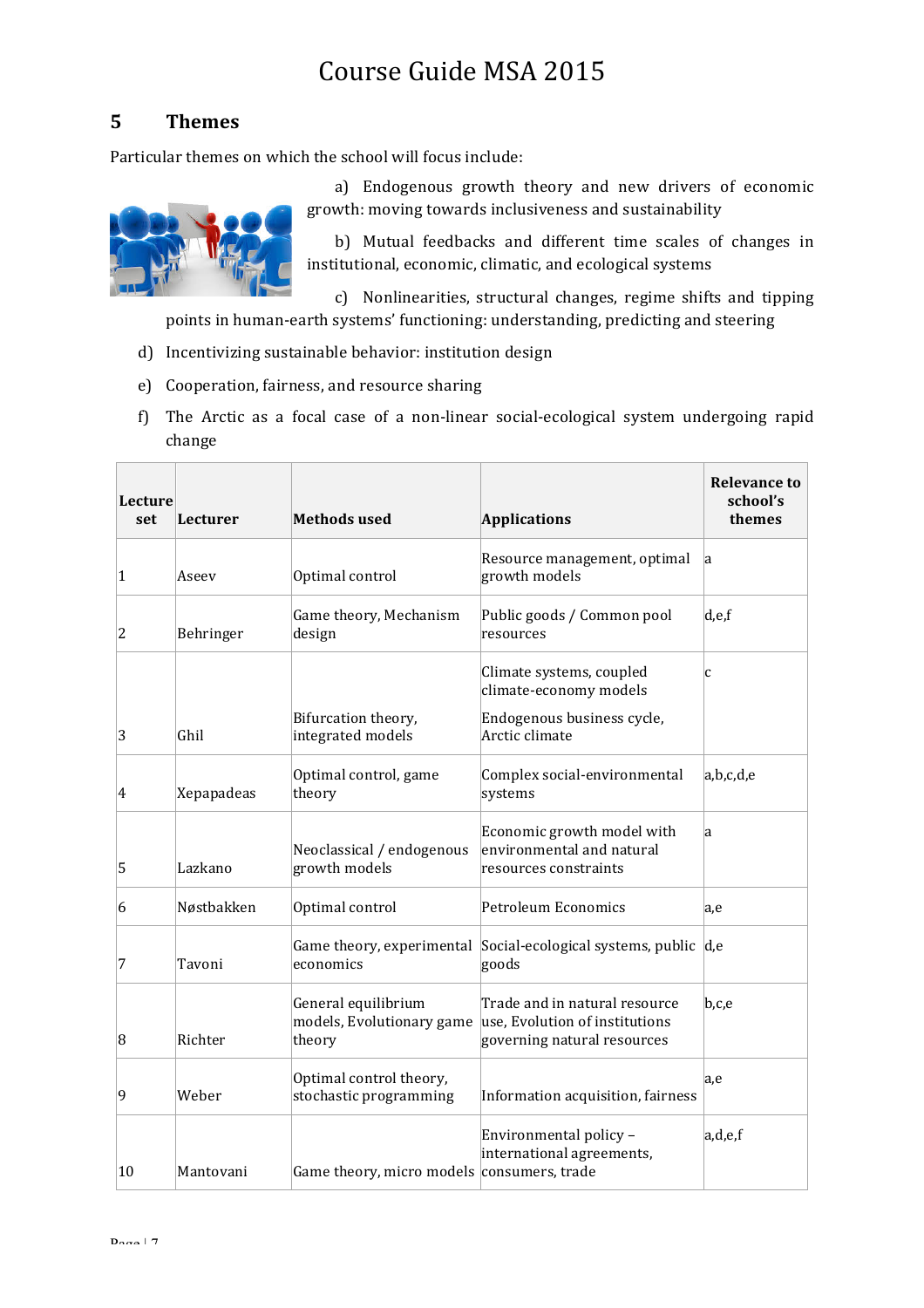### **6 Selected talks on bringing models to life - Inspiration, impact, and real-world applications**

- **Advice to young scientists** (Nils Chr. Stenseth, Research Professor and Chair of the Centre for Ecological and Evolutionary Synthesis (CEES), University of Oslo, Norway)
- The Science Policy Divide: Policy Relevant Science doesn't always mean Policy **Impact** (Margaret Goud Collins, Program Director, Capacity Building and Academic Training, International Institute for Applied Systems Analysis (IIASA), Austria)
- Arctic Research of the Institute of Geography: history, directions and **methodologies** (**Andrey Medvedev**, Institute of Geography, Russian Academy of Science)
- Multiple global, regional and local drivers affect natural resource production in marine systems (Susa Niiranen, GreenMar scholar at the Stockholm Resilience Centre, Sweden)
- Modelling ecological regime shifts and economic implications in the Nordic Seas (Marcos Llopes, GreenMar scholar at the Centre for Ecological and Evolutionary Synthesis, CEES, University of Oslo, Norway and researcher at the Instituto Español de Oceanografia, Spain.

### **7 Content of Lectures**



**Block I: Contemporary Theory and Methodologies Used to Study Economic Growth and Governance of Natural Resources** 

**Sergey Aseev: Infinite-horizon Optimal Control with Applications in Growth Theory** 

 $(2$  lecture blocks of 90 minutes  $+ 2$  tutorials of 90 minutes)

#### Lectures:

The lectures provide an introduction to optimal control theory, which is a main tool in analysis of various models of dynamic allocation of resources in economics. The main attention is paid to a recently developed "complete" version of the Pontryagin maximum principle for infinitehorizon problems and its applications to optimal growth models including models with natural resources.

Lectures will cover the following topics:

- 1. Optimal control problems with finite and infinite time horizons. Examples of optimal control problems in economics.
- 2. The Pontryagin maximum principle as a general necessary condition of optimality. Economic sense of the maximum principle.
- 3. "Complete" version of the maximum principle with an explicitly specified adjoint variable.
- 4. Models of optimal economic growth with renewable and nonrenewable resources.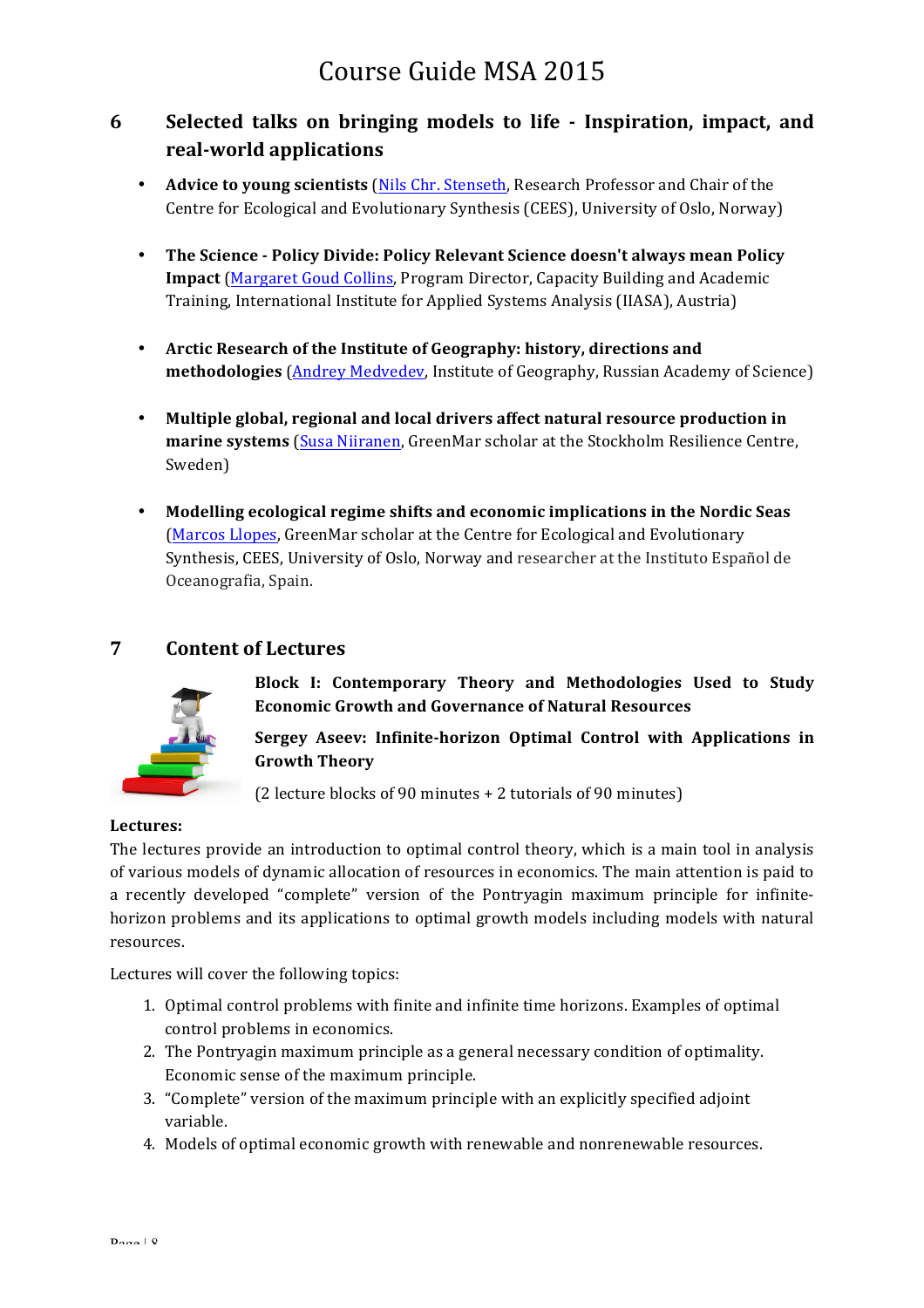#### **Tutorials:**

Tutorials will be focused on questions (which could appear after the lectures) and particular model examples of infinite-horizon optimal control problems.

#### **Literature:**

- Aseev, S.M., Besov, K.O, and Kryazhimskii A.V. (2012): Infinite-horizon Optimal Control Problems in Economics, Russ. Math. Surv., Volume 67, Issue 2, pp. 195-253
- Aseev, S.M. and Kryazhimskiy, A.V. (2004): The Pontryagin Maximum Principle and Transversality Conditions for a Class of Optimal Control Problems with Infinite Time Horizons, SIAM J. Control Optim., Volume 43, pp. 1094-1119
- Aseev, S.M. and Kryazhimskii, A.V. (2007): The Pontryagin Maximum Principle and Optimal Economic Growth Problems, Proc. Steklov Math. Inst., Volume 257, pp. 1-255
- Aseev, S.M. and Veliov, V.M. (2014): Maximum Principle for Infinite-horizon Optimal Control Problems under Weak Regularity Assumptions, Tr. IMM UrO RAN, Volume 20(3), pp. 41-57
- Carlson, D.A., Haurie, A.B. and Leizarowitz A. (1991): Infinite Horizon Optimal Control. Deterministic and Stochastic systems, Springer, Berlin
- Pontrjagin, L.S., Boltyanskii, V.G., Gamkrelidze, R.V., and Mishchenko, E.F. (1964): The Mathematical Theory of Optimal Processes, Oxford, Pergamon
- Ramsey, F.P. (1928): A Mathematical Theory of Saving, Economic Journal, Volume 38, pp. 543–559
- Seierstad, A. and Sydsæter, K. (1987): Optimal Control Theory with Economic Applications, Amsterdam, North-Holland
- Weitzman, M.L. (2003): Income, Wealth, and the Maximum Principle, Cambridge, Harvard University Press

#### **Stefan Behringer: Governance of public goods: Game-theoretic approaches**

 $(2$  lecture blocks of 90 minutes + 2 tutorials of 90 minutes)

#### Lectures:

Lectures start with a refresher of game-theoretic concepts and then focuses on public goods and mechanism design to overcome market failures. Lectures will cover the following topics:

- o Game theory introduction/refresher: Static games, Nash equilibrium, Nash theorem, dynamic games, subgame perfection.
- $\circ$  Game theory continued: repeated games and Folk theorems, public good provision under full information.
- $\circ$  Public good provision under incomplete information, Bayesian Nash equilibrium, mechanism design and some limit results.
- o Public goods and common pool resources, e.g. fisheries. Differential games and Markov Equilibria.

#### **Tutorials:**

- $\circ$  Exercises refreshing game theory and some applications.
- $\circ$  Further exercises and applications of repeated games.
- $\circ$  Specific mechanisms for public good provision, e.g. in an environmental context.
- $\circ$  Problems of fishing and common goods. Optimal harvesting of renewable resources.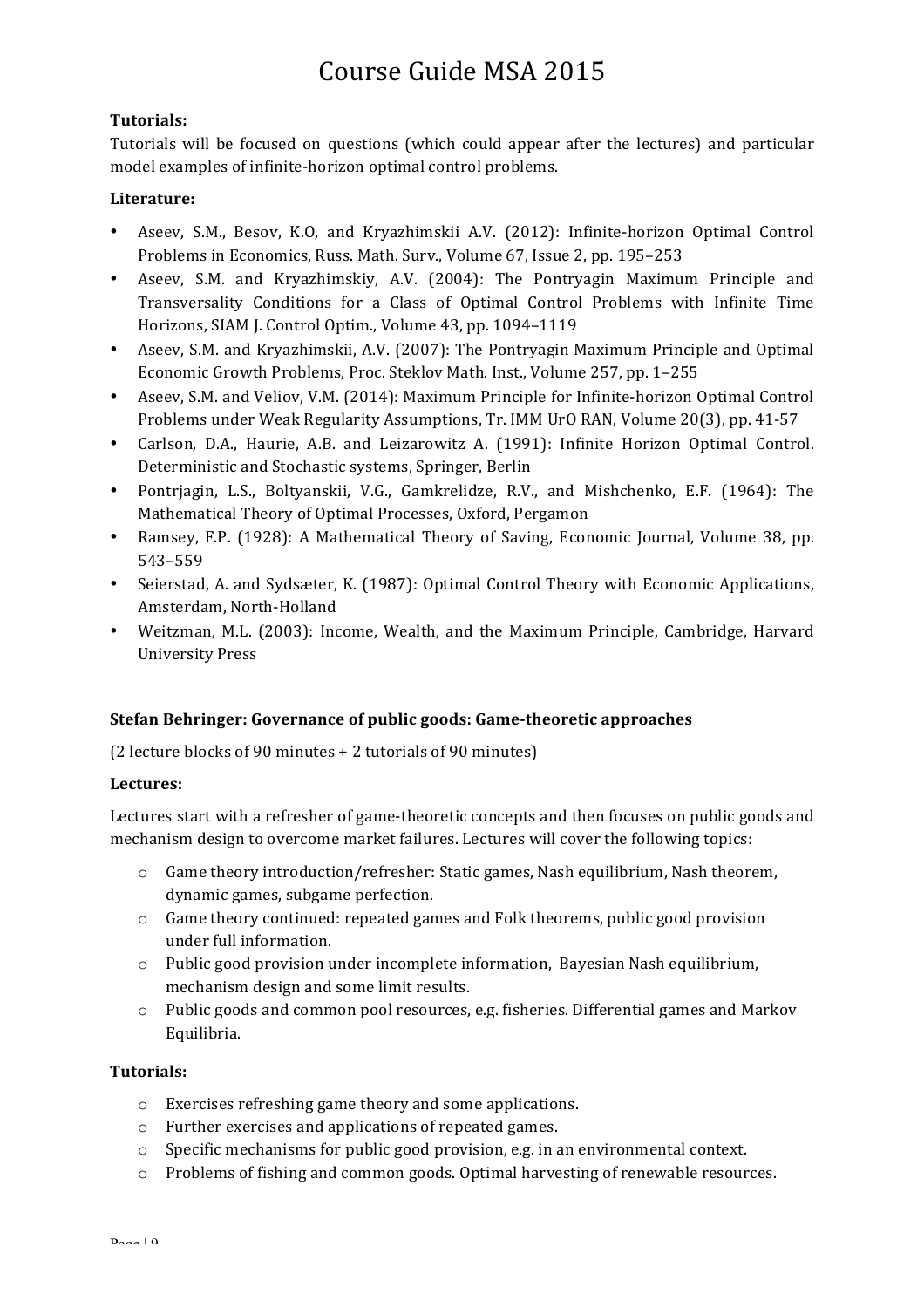In the last tutorial we will discuss optimal dynamic management of fish stocks with an emphasis on sustainability. Climate change causes sub-arctic fish stocks to extend into Arctic areas leading to increased fishing activity there.

#### **Literature:**

- Börgers, T. (2015): An Introduction to the Theory of Mechanism Design, University Press, Oxford Baliga, S. and Maskin, E. (2003): Mechanism Design for the Environment in: Mäler, K. G. and Vincent J. R. (Eds.), Handbook of Environmental Economics, Elsevier, Edition 1, Volume 1, Chapter 7, pp. 305-324
- Behringer, S. and Upmann, T. (2014): Optimal Harvesting of a Spatial Renewable Resource, Journal of Economic Dynamics and Control, Volume 42, pp.105-120
- Behringer, S. and Koriyama, Y. (2015): Public Good Provision with Many Agents: The ksuccess Technology", (Working paper)

### Michael Ghil: Bifurcations and Tipping Points: From Climate to Coupled Climate-Economy **Systems**

 $(2$  lecture blocks of 90 minutes  $+ 2$  computer practicums of 90 minutes)

#### Lectures:

The lectures will provide an introduction to dynamical systems theory and its applications to the analysis and interpretation of climate and economic data, as well as to the modeling and qualitative understanding of the climate and economic systems. They will start by asking what dynamical systems are and why we need the concepts and tools of their theory in such highly interdisciplinary fields as coupled climate-economic modeling. The theoretical material will include fixed points, limit cycles and more complicated attractors of differentiable dynamical systems (DDS); it will be closely linked with simple examples from the climate sciences and macroeconomics. The examples will include energy balance models (EBMs) in discussing multiple equilibria and saddle-node bifurcations, and endogenous business cycles (EnBCs) in covering limit cycles, Hopf bifurcations, and deterministically chaotic solutions.

Singular-spectrum analysis (SSA) and the SSA-MTM Toolkit will be presented as suitable tools for identifying trends, oscillatory modes and noise in irregular time series; the connection with nonlinear dynamics will be made and statistical tests for the robustness of results will be introduced. The applications will include the longest instrumental record in climate and hydrology, namely the Nile River floods (622–1922 AD), and the longest annual macroeconomic record, namely the multivariate indicator of the U.S. economy (1954–present). In the context of the latter example, we will also consider the impact of natural disasters on a dynamic economy with EnBCs.

#### **Computer practicums:**

The practicums will provide the students with hands-on experience in applying the theoretical concepts and tools discussed in the lectures to climate and economic examples of interest. The tutorials will deal with applying existing software for continuation methods and bifurcations to simple systems of ordinary differential equations  $(ODEs)$  — such as the Van der Pol oscillator and the Lorenz three-ODE model for Rayleigh-Bénard convection  $-$  and then to examples of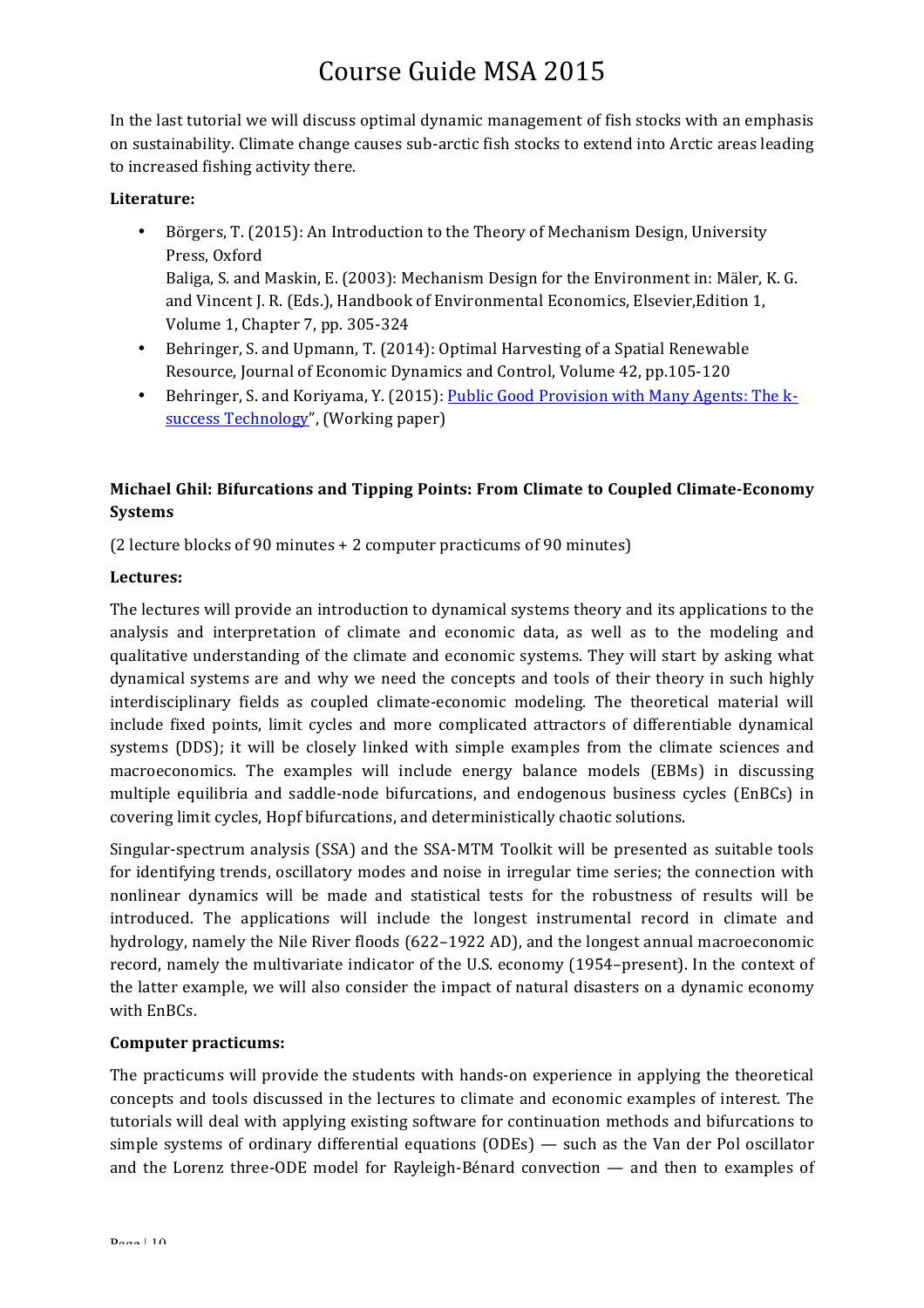direct interest to the participants. Furthermore, the practicums will cover first applications of SSA and multi-channel SSA (M-SSA) to a well-behaved time series, the Southern Oscillation Index (SOI), for which the separation of the oscillatory modes from the noise is relatively easy. This property of the data set also accounts for the relative ease of predicting the SOI for  $6-12$  months in advance, in real time. Next, SSA, M-SSA and other methods in the SSA-MTM Toolkit will be applied to more difficult data sets proposed by the participants.

- 1. Application of bifurcation software to simple ODE systems
	- a. the Van der Pol oscillator
	- b. the Lorenz (1963) convection model
- 2. Application to bring-your-own-system
- 3. Applications of the SSA-MTM Toolkit to a "nice" data set
	- a. the Southern Oscillation Index
- 4. Application to BYO data set

#### **Literature:**

- Ghil, M. (1994): Cryothermodynamics: The chaotic dynamics of paleoclimate, Physica D, Volume 77, pp. 130-159
- Ghil, M. (2001): Hilbert problems for the geosciences in the 21<sup>st</sup> century, Nonlin. Processes Geophys., Volume 8, 211-222
- Ghil, M., Allen, M.R., Dettinger, M.D., Ide, K., Kondrashov, D., Mann, M.E., Robertson, A.W., Saunders, A., Tian, Y., Varadi, F. and Yiou, P. (2002): Advanced spectral methods for climatic time series, Rev. Geophys., Volume  $40(1)$ , pp.  $3.1-3.41$ , doi: 10.1029/2000RG000092.
- Groth, A., Dumas, P., Ghil M., and Hallegatte S. (2015): Impacts of natural disasters on a dynamic economy, AGU Monograph on Observations, Modeling and Economics of Extreme Events, M. Chavez et al. (Eds.) [In press]
- Jordan, D. and Smith P. (1987): Nonlinear Ordinary Differential Equations, 2nd ed., Oxford Univ. Press [Especially the last two chapters]

### Block II: Prominent Examples of Policy-relevant Studies in the Field of Economic Growth **and Governance of Natural Resources**

#### Anastasios Xepapadeas: Models of Environmental and Resource Management

(One Skype lecture of 60 minutes)

#### Lectures:

The lecture present approaches to model environmental and resource management, in particular, differential games with nonlinear feedback strategies. In particular, we look at i) Cooperative solutions, ii) Open Loop Nash equilibrium, iii) Feedback Nash equilibrium, iv) Using the Hamilton Jacobi Bellman equation to derive feedback strategies, v) Regulation.

#### **Literature:**

• Kossioris, G., Plexoysakis, M., Xepapadeas, A., de Zeeuw, A. and Mäler K.-G. (2008): Feedback Nash Equilibria for Non-Linear Differential Games in Pollution Control, Journal of Economic Dynamics and Control, Volume 32, pp. 1312-1331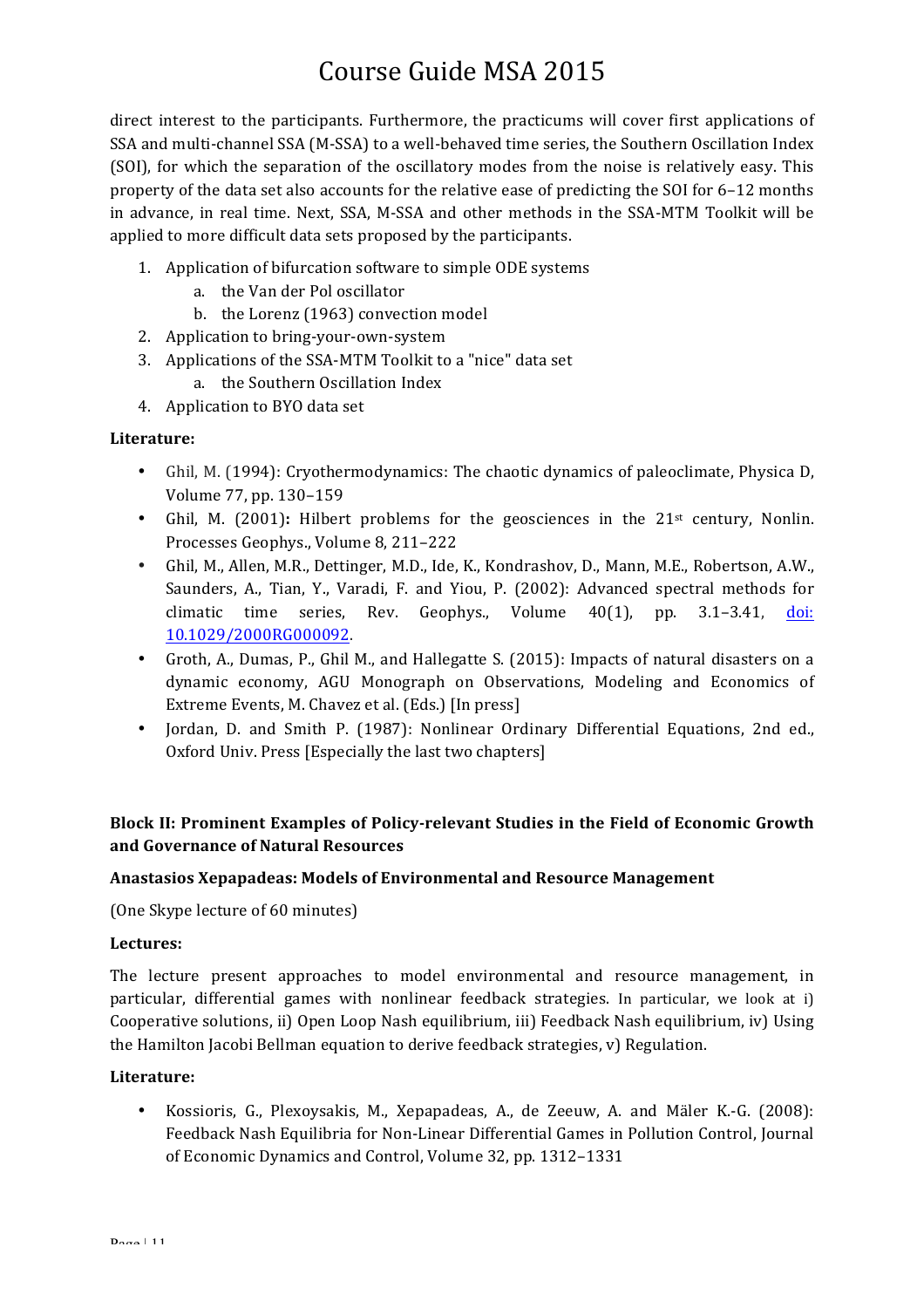- Kossioris, G., Plexoysakis, M., Xepapadeas, A., and de Zeeuw A. (2011): On the Optimal Taxation of Common-Pool Resources, Journal of Economic Dynamics and Control, Volume 35, pp. 1868-1879
- Mäler, K-G., Xepapadeas A., and de Zeeuw A. (2003): The Economics of Shallow Lakes, Environmental and Resource Economics, Volume 26, Issue 4, pp. 603-624
- Jorgensen, S., Martin-Herran, G., and Zaccour G. (2010): Dynamic Games in the Economics and Management of Pollution. Environmental Modeling and Assessment, Volume 15, Issue 6, pp. 433-467

#### **Itziar Lazkano: Modern Economic Growth and the Environment**

 $(2 \text{ lecture blocks of } 90 \text{ minutes } + 1 \text{ modeling workshop of } 90 \text{ minutes})$ 

#### Lectures:

The lectures introduce modern growth theories and their applications as they relate to environmental problems. These theories attempt to address questions such as: Are there limits to growth? Can we maintain economic growth without sacrificing the environment? Can we delay the cleaning of the environment? Should developing nations like China, India or Brazil postpone cleaning up the environment until they become richer?

To answer these questions, several distinct models/applications are presented. Starting with the Solow growth model and the neoclassical growth model, the drivers of long-run growth are analyzed. Next, environmental and resource constraints are introduced into endogenous growth models. Third, a directed technological change model is presented to study how to direct innovation towards greener technologies. Finally, a case study shows the importance of electricity storage to ensure a transition towards greener technologies.

#### Literature:

- Acemoglu, D. (2008): Introduction to Modern Economic Growth, Princeton University Press [Chapters 1-3, 5, 8, 10-13]
- Stokey, N.L. (1998): Are there Limits to Growth? International Economic Review, pp. 1-31
- Aghion, P., Howitt, P., and García-Peñalosa, C. (1998): Endogenous Growth Theory, MIT Press [Chapter 4]
- Acemoglu, D., et al. (2009): The Environment and Directed Technical Change, No. w15451, National Bureau of Economic Research
- Aghion, P., et al. (2012): Carbon Taxes, Path Dependency and Directed Technical Change: Evidence from the Auto Industry, No. w18596, National Bureau of Economic Research Lazkano, I., Nostbakken, L., and, Pelli, M. (2015): From Fossil Fuels to Renewables: The Role of Electricity Storage, Working paper

#### **Linda Nøstbakken: Petroleum Economics**

(3 lecture blocks of 45 minutes)

#### **Lectures:**

The lecture provides an introduction to the economics of nonrenewable resources, focusing particularly on petroleum economics and the global oil market. Nonrenewable resources such as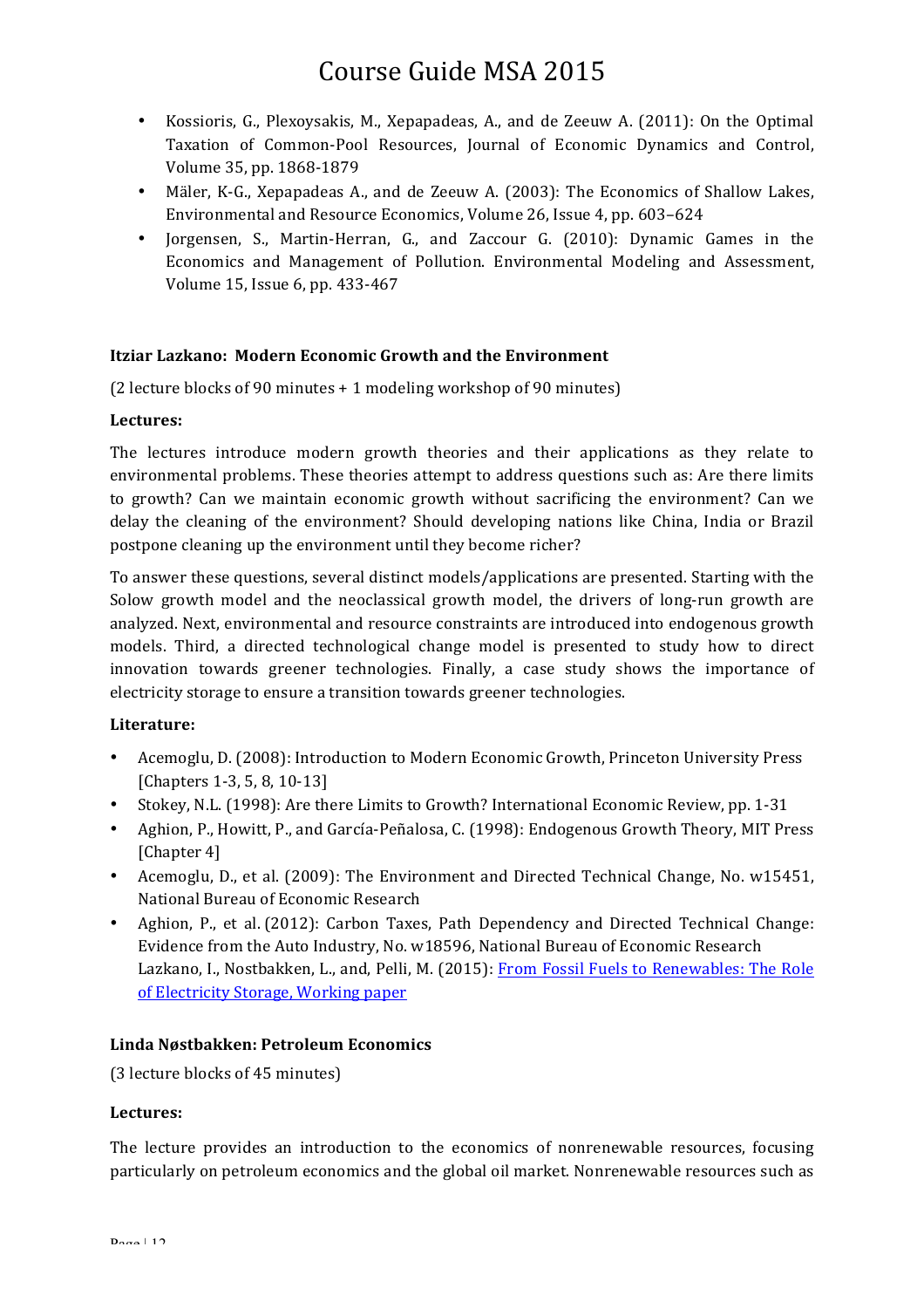oil, natural gas and other minerals, are formed by geological processes that typically take millions of years. Consequently, there is a finite amount of the resource in the ground, and once removed, we cannot replace it. The resource stock connects what we extract today with what we can extract tomorrow, and this inter-temporal dimension has big implications for extraction patterns and global oil markets.

The lecture will start with the basics – what is petroleum – before giving a descriptive overview of the development of the petroleum industry and the global oil market, from the early uses of oil until today. With this as a background, we move on to look at basic models of the oil market that takes into account that petroleum development is an inter-temporal problem. We will explain how the inter-temporal extraction path depends on the market structure and other factors. If time permits, the lecture ends with a discussion of petroleum taxation.

#### **Literature:**

- Gaudet, G. (2007): Natural Resource Economics under the Rule of Hotelling, Canadian Journal of Economics, Volume 40, Issue 4, pp. 1033-1059
- Hamilton, J. D. (2014): The Changing Face of World Oil Markets, No. w20355, National Bureau of Economic Research
- Hotelling, H. (1931): The Economics of Exhaustible Resources, The Journal of Political Economy, Volume 39, pp. 137-175

### Alessandro Tavoni: International Environmental Agreements: Experimentation and **Modeling**

(2 lecture blocks of 90 minutes )

#### Lectures:

The lectures discuss international environmental agreements (IEA) in the context of experimental economics, e.g., insights from experiments about climate negotiations cooperation. Special attention will be given to the role of tipping points in catalyzing cooperation. We will focus on the basic features of IEA, followed by a more in-depth coverage of a model which unpacks the influence of lobbying on coalition formation. Then, we will review the recent experimental literature on the provision of (environmental) public goods subject to tipping points. The parallel will be drawn between the experiments and the IEA theory, and examples will be drawn from the regime shift literature (e.g., Arctic warming).

#### **Literature:**

- Barrett, S. (2005): The Theory of International Environmental Agreements, In: Maeler, K-G., Vincent, J. (Eds.), Handbook of Environmental Economics, Volume 3, Elsevier, Amsterdam, pp. 1457–1516
- Dannenberg, A., Löschel, A., Paolacci, G., Reif, C., Tavoni A. (2014): On the Provision of Public Goods with Probabilistic and Ambiguous Thresholds, Environmental and Resource Economics, pp. 1-19.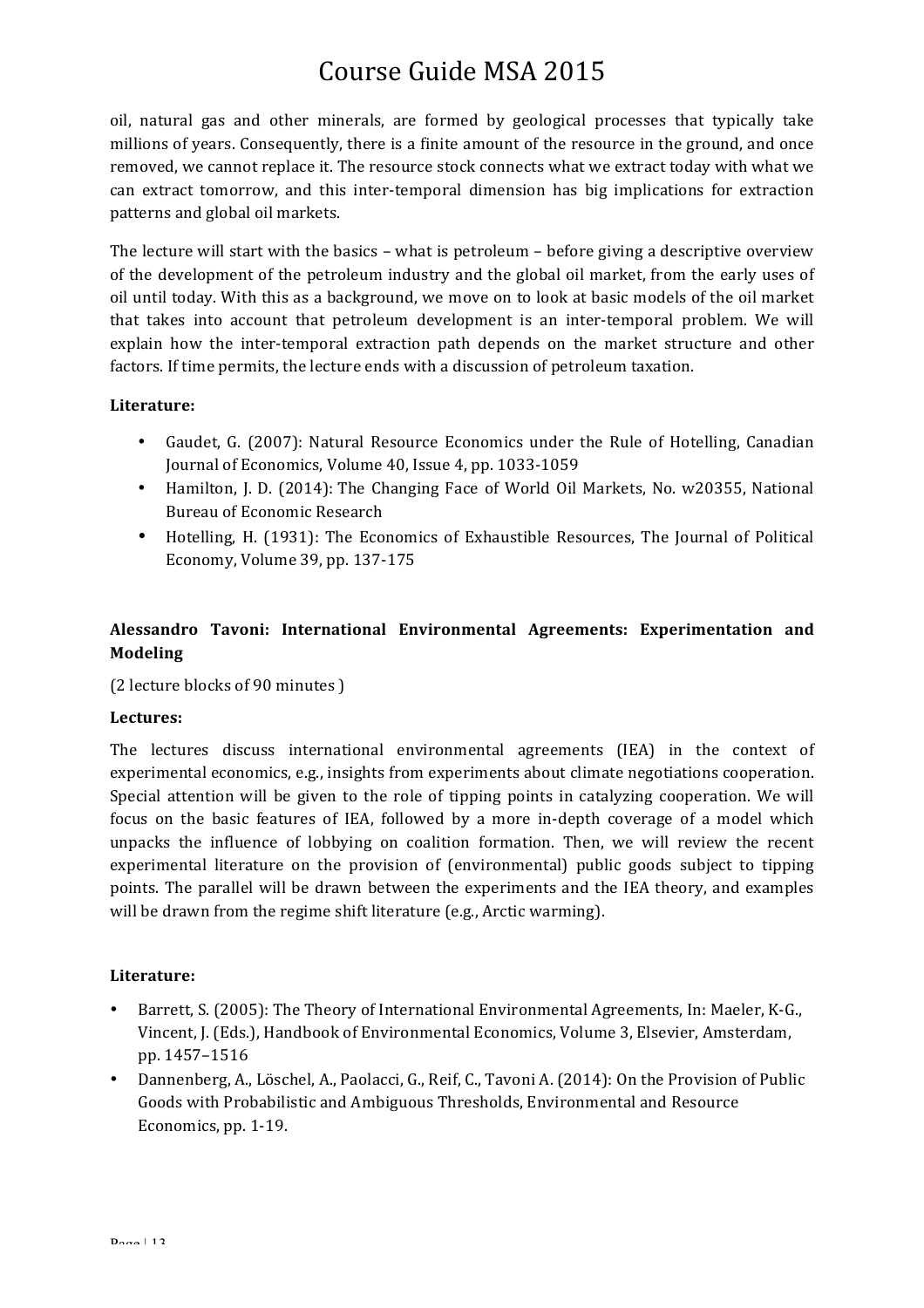- Dietz, S., Marchiori, C., Tavoni, A. (2012): Domestic Politics and the Formation of International Environmental Agreements, Grantham Research Institute on Climate Change and the Environment Working Paper
- Grossman, G. and Helpman, E. (2001): Special Interest Politics. MIT Press, Cambridge, Mass
- Tavoni, A., Dannenberg, A., Kallis, G., Löschel, A. (2011): Inequality, Communication, and the Avoidance of Disastrous Climate Change in a Public Goods Game, Proceedings of the National Academy of Sciences, Volume 108, Issue 29, pp. 11825-11829
- Smead, R., Sandler, R. L., Forber, P., & Basl, J. (2014). A bargaining game analysis of international climate negotiations. Nature Climate Change, 4(6), 442-445.

#### **Andries Richter: The Co-evolution of Institutions and Natural Resources**

(2 lecture blocks of 90 and 45 minutes)

#### Lectures:

In the previous lectures students have learned how natural resources can be optimally managed, but also why strategic interactions of different users may give rise to overexploitation. However, in the real world, most cases are not as clear-cut and fall somewhere in between. Some resource systems are overexploited in the absence of strategic interactions, while others are managed sustainably even if game theory predicts massive overexploitation. Why are some resource systems trapped in a persistent state of overexploitation, while some resource users or countries can craft institutional arrangements that facilitate cooperation? To answer this question, the lecture introduces a class of models that takes the institutional context not as given, but institutions co-evolve with the resource stock. The analysis will both cover open-economy models at the country level, but also evolutionary game theory (the local level), where communities have access to a common resource.

#### **Literature:**

- Copeland, B.R. and Taylor, M.S. (2009): Trade, Tragedy, and the Commons, American Economic Review, Volume 99, pp. 725-749
- Richter, A., van Soest, D., and Grasman, J. (2013): Contagious Cooperation, Temptation, and Ecosystem Collapse, Journal of Environmental Economics and Management, Volume 66, pp. 141-158
- Richter, A. and Dakos, V. (2015): Profit Fluctuations Signal Eroding Resilience of Natural Resources, Ecological Economics 117: pp. 12-21.
- Sethi, R. and Somanathan, E. (1996): The Evolution of Social Norms in Common Property Resource Use, American Economic Review, Volume 86, pp. 766-788

### **Thomas Weber: Dynamic Management of Natural Resources: Regulation, Fairness, and Incentives**

(2 lecture blocks of 90 minutes + 2 tutorials of 90 minutes)

#### Lectures: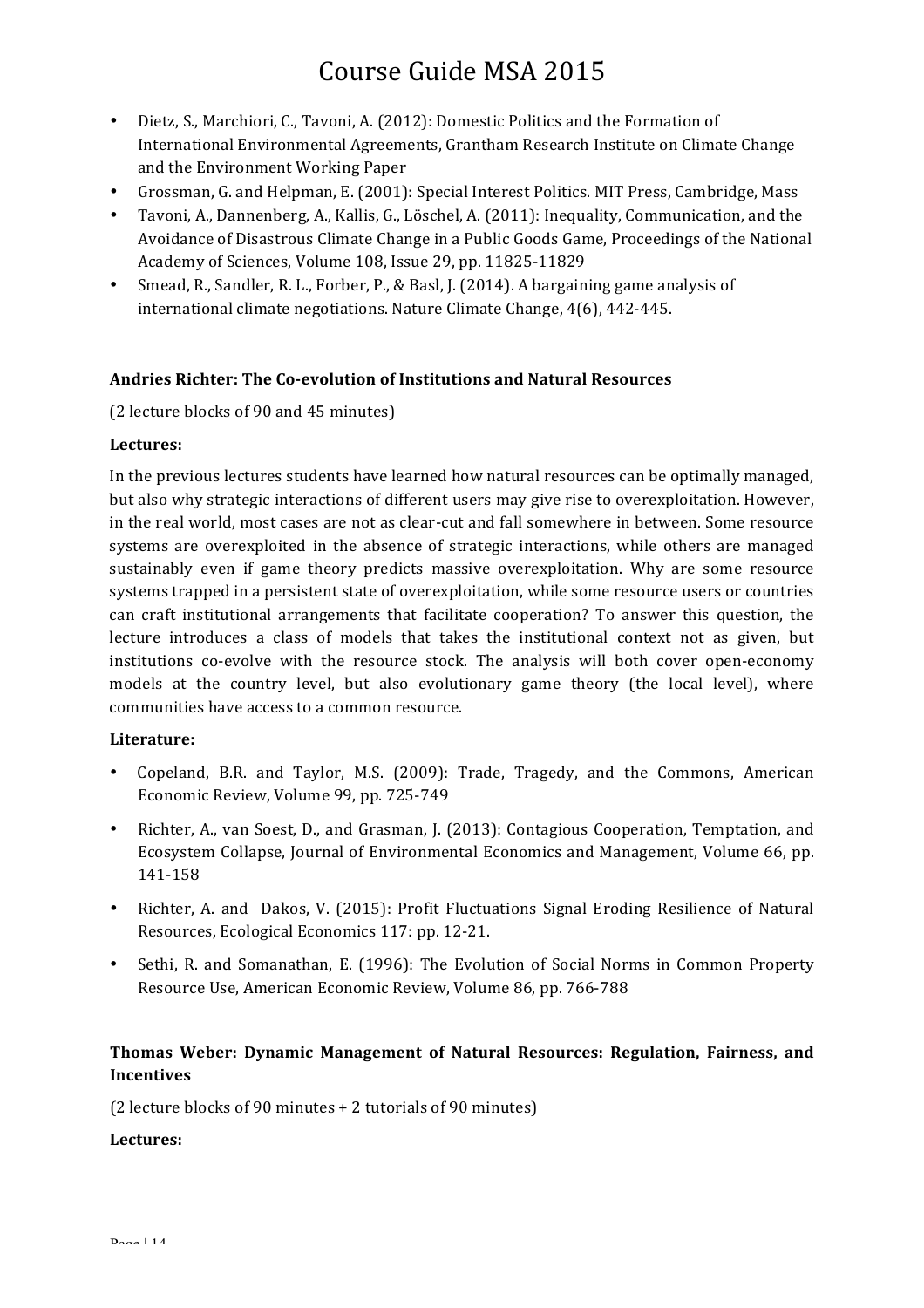The lectures present approaches to model resource extraction and pollution management in a dynamic setting. Elements of robust optimization and optimal control in discrete and continuous time are employed. Two applications are highlighted. The first one is on optimal dynamic information acquisition, applied to a well-established carbon-emissions control model. The problem contains a policy parameter, which allows a discussion about policy design. The second application concerns the allocation of resources using a robust notion of fairness developed by Goel, Meyerson, and Weber (2009) in a dynamic setting. It is applied to the "fair" extraction of a nonrenewable resource, which interestingly leads to a positive share of the resource for every generation. Quasi-closed-form solutions are available when the representative consumer has constant absolute risk aversion. Lastly, the lectures illustrate the importance of regulatory commitment for the implementation of first-best resource extraction or pollution-control trajectories, and the possibilities for institutional design when delegating the allocation decisions to several self-interested agents (e.g., nations or firms).

#### **Tutorials:**

The tutorials deal with applications and extensions of the lectures about information acquisition, regulatory commitment, and intertemporal fairness.

#### **Literature:**

- Arrow, K.J., et al. (2004): Are We Consuming Too Much?, Journal of Economic Perspectives, Volume 18, Issue 3, pp. 147-172
- Asheim, G.B. (2005): Intergenerational Equity under Resource Constraints, Schweizerische Zeitschrift für Volkswirtschaft, Volume 141, Issue 3, pp. 313-330
- Asheim, G.B. (2010): Intergenerational Equity, Annual Review of Economics, Volume 2, pp. 197-222
- Goel, A., Meyerson, A., Weber, T.A. (2009): Fair Welfare Maximization, Economic Theory*,* Volume 41, Issue 3, pp. 465-494
- Hoel, M. and Karp, L. (2002): Taxes versus Quotas for a Stock Pollutant, Resource and Energy Economics, Volume 24, Issue 4, pp. 367-384
- Nguyen, V.A. and Weber, T.A. (2015): Dynamic Information Acquisition, Working Paper, College of Management of Technology, Ecole Polytechnique Fédérale de Lausanne
- Weber, T.A. (2011): Optimal Control Theory with Applications in Economics, MIT Press, Cambridge, MA
- Weber, T.A. (2014): A Continuum of Commitment, Economics Letters, Volume 124, Issue 1, pp. 67-73

### Andrea Mantovani: International Environmental Policy, Green Consumerism, and Natural **Resources: static and dynamic approaches**

(2 lecture blocks of 90 minutes + 2 tutorials of 90 minutes)

#### Lectures:

Industrial production and consumption choices heavily rely on an intensive use of both renewable and non-renewable resources and as a result polluting emissions continue to increase in many parts of the planet. The environmental consequences are already very severe,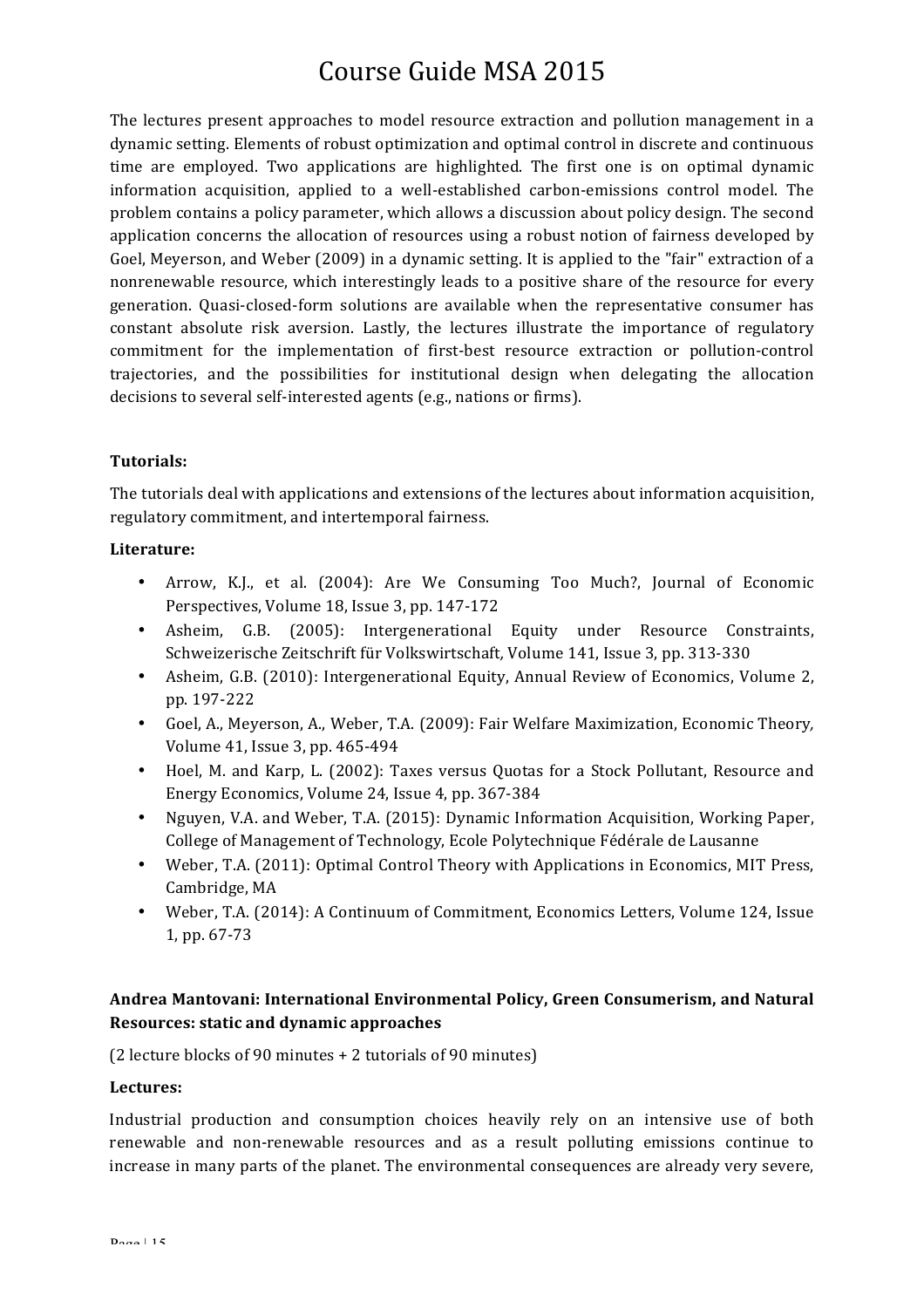and the situation can only get worse unless immediate action is taken. This course offers an exhaustive overview of the most important policies that aim to direct global leaders facing this crucial challenge. Particular attention will be devoted to the relation between recently adopted environmental policies and other significant policies, in particular, those pertaining to competition, innovation and energy. The purpose is to provide an integrated approach capable of reconciling consumer protection, firms' competitiveness, and environmental preservation.

The first part of the course will cover static oligopoly models dealing with the difficult trade-off between competition enhancement and environment protection. We will examine the differences between Pigouvian taxation, emissions standards, markets for pollution permits and incentives for green research and development. We will cast our analysis in an international context in order to include recently emerging issues such as transboundary pollution, ecological dumping, and pollution havens.

The second part of the course will introduce differential oligopoly games modelling pollution and resource extraction. We will focus on specific dynamic aspects related to the impact of the aforementioned policy instruments on both firms' strategic interaction and consumer behavior. This will open the discussion concerning the long-run sustainability of modern production processes and consumption patterns.

Throughout the course, the concepts of *environmental quality* and *green consumerism* will be widely employed as they play a crucial role in the attempt to achieving a sustainable model of growth and development.

Last, but not least, we will consider the implications of our static and dynamic analysis on the Arctic Case, examining the projected impacts of climate change for the next decades. As Smith (2010) argued in his book: *"No doubt we humans will survive anything, even if polar bears and Arctic* cod do not ...To me, the more important question is not of capacity but of desire: What kind *of world do we want?*" 

#### **Tutorials:**

Students will be required to present and discuss some of the most relevant papers recently published in the literature (provided by the instructor).

#### **Literature:**

- Boucekkine, R., Krawczyk, J. B., and Vall T. (2011): Environmental Quality versus Economic Performance: A Dynamic Game Approach, Optimal Control Applications and Methods, Volume 32, pp. 29-46
- Lambertini, L. (2013): Oligopoly, the Environment and Natural Resources, London, Routledge [Chapters 6,7,8,9]
- Smith, L. (2010): The World in 2050 Four Forces Shaping Civilization's Northern Future, New York: DUTTON / Penguin Group USA Inc

#### For class discussion/tutorials:

- Benchekroun, H. (2008): Comparative Dynamics in a Productive Asset Oligopoly, Journal of Economic Theory, Volume 138, pp. 237-261
- Conrad K. (2005): Price Competition and Product Differentiation When Consumers Care for the Environment, Environmental and Resource Economics, Volume 31, pp. 1-19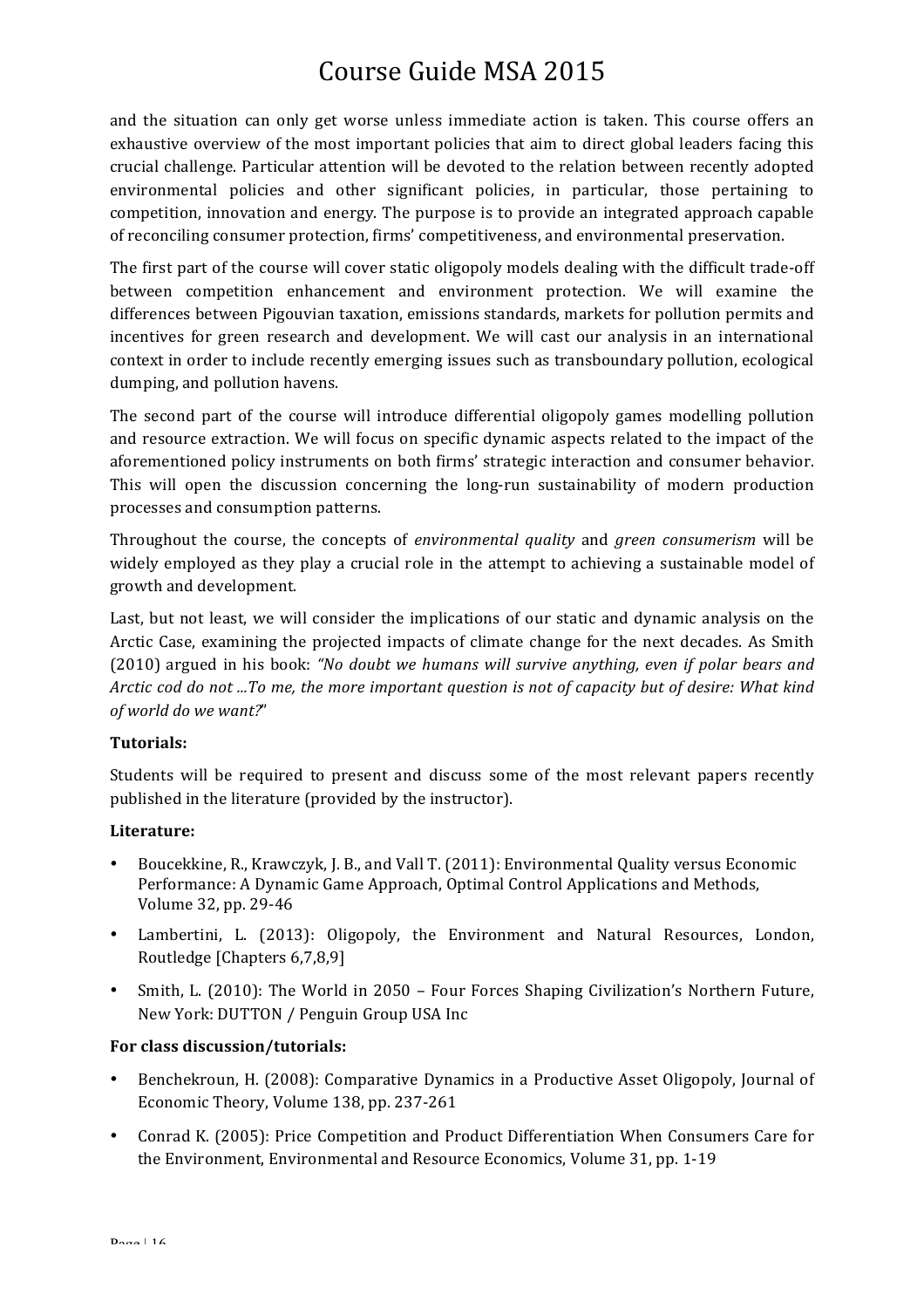- Damania, D. (1996): Pollution Taxes and Pollution Abatement in an Oligopoly Supergame, Journal of Environmental Economics and Management, Volume 30, pp. 323-336
- Deltas, G., Harrington, D.R. and Khanna M. (2013): Oligopolies with (Somewhat) Environmentally Conscious Consumers: Market Equilibrium and Regulatory Intervention, Journal of Economics and Management Strategy, Volume 22, pp. 640-667
- Kaufman, N. (2014): Overcoming the Barriers to the Market Performance of Green Consumer Goods, Resource and Energy Economics, Volume 36, pp. 487-507
- Lambertini, L. and Mantovani A. (2014): Feedback Equilibria in a Dynamic Renewable Resource Oligopoly: Pre-Emption, Voracity and Exhaustion, Journal of Economic Dynamics and Control, Volume 47, pp. 115-122
- Mantovani, A., Tarola, O. and Vergari C. (2014): Hedonic Quality, Social Norms, and Environmental Campaigns, Department of Economics, University of Bologna Working Paper 950
- Montero, J-P. (2002): Permits, Standards, and Technology Innovation, Journal of Environmental Econonomics and Management, Volume 44, pp. 23-44
- Sanna-Randaccio F. and Sestini R. (2012): The Impact of Unilateral Climate Policy with Endogenous Plant Location and Market Size Asymmetry, Review of International Economics, Volume 20 (3), pp. 580-599
- Sartzetakis, E.S., Xepapadeas A. and Petrakis E. (2012): The Role of Information Provision as a Policy Instrument to Supplement Environmental Taxes, Environmental and Resource Economics, Volume 52, pp. 347-368
- Tornell, A. and Lane, P.R. (1999): The Voracity Effect, American Economic Review, Volume 89, pp. 22-46